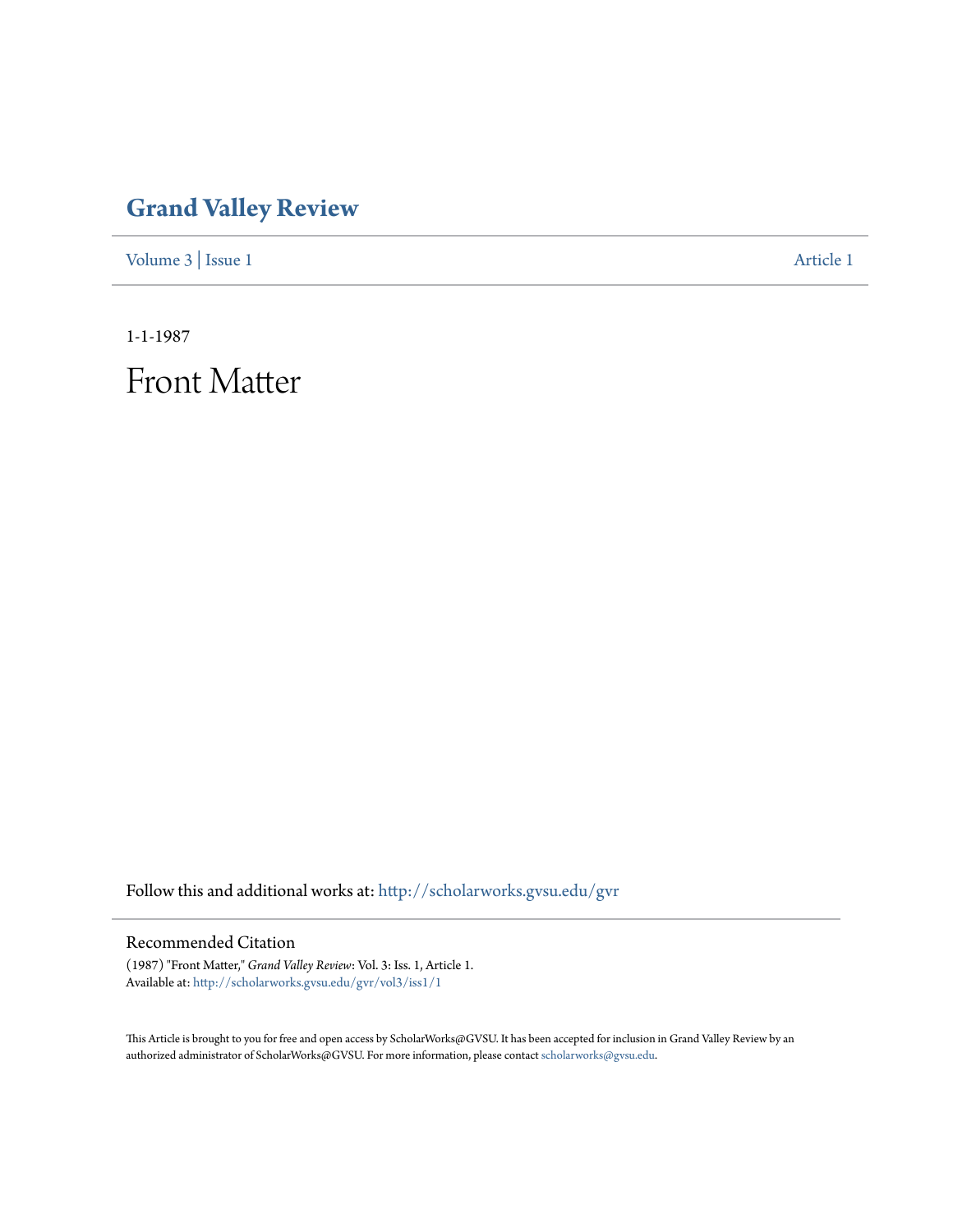## **Grand Valley Review**

Volume III Number 1 Fall 1987